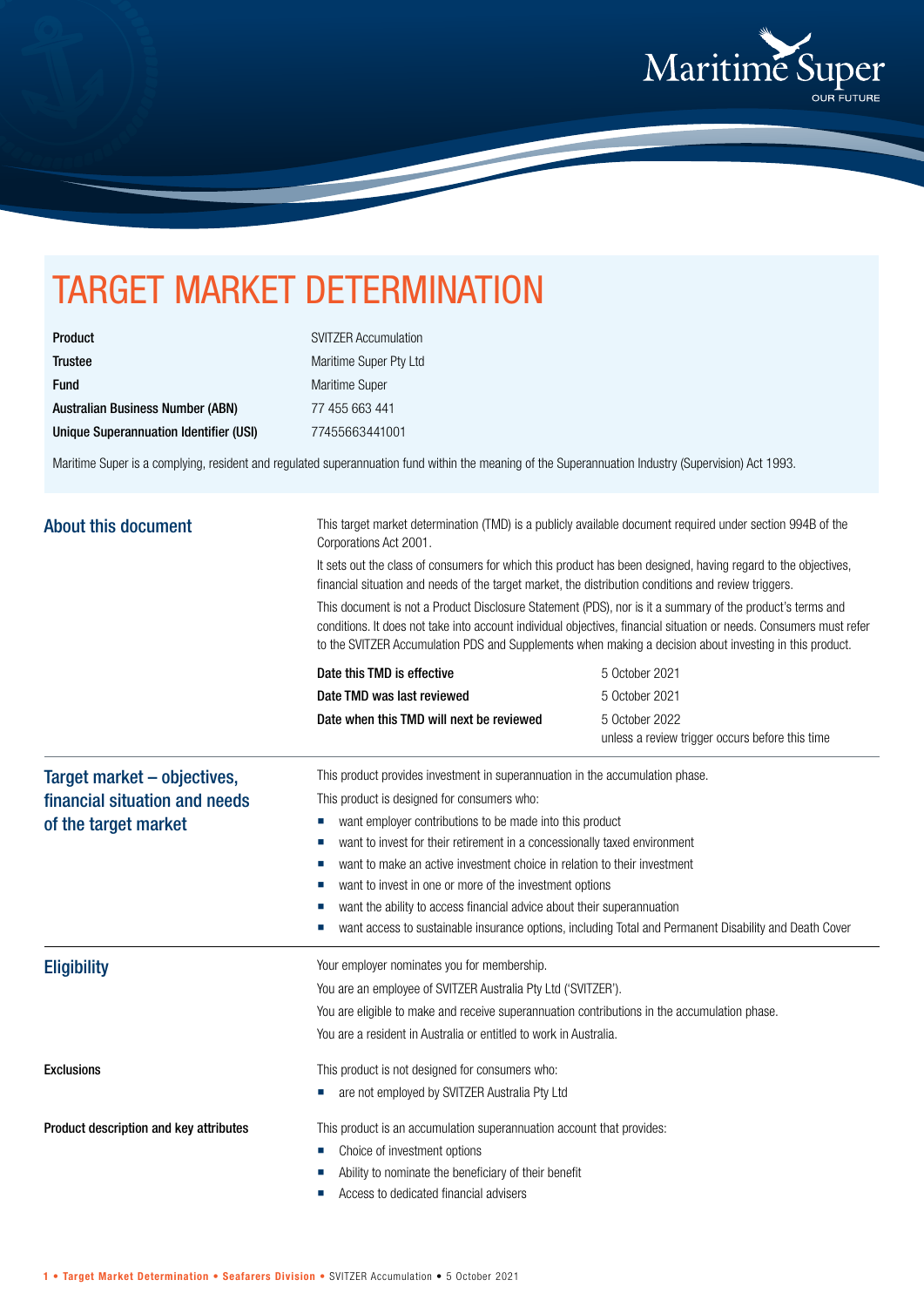| <b>Investments</b>                                                             | The table below sets out the sub-class of customers that each group of investments within SVITZER<br>Accumulation has been designed for:                                                                                                                                                                 |
|--------------------------------------------------------------------------------|----------------------------------------------------------------------------------------------------------------------------------------------------------------------------------------------------------------------------------------------------------------------------------------------------------|
| Growth options - actively managed                                              | These options are designed for members who:                                                                                                                                                                                                                                                              |
| - Shares Plus, Australian Equities,<br><b>International Equities, Balanced</b> | Are seeking to invest for long-term growth, through exposure to Australian and international shares, with<br>some exposure to unlisted investments, debt and cash                                                                                                                                        |
|                                                                                | Are seeking to earn an investment return equivalent to or higher than CPI +4% pa on average over 20 years<br>ш<br>and are willing to accept a higher level of risk                                                                                                                                       |
|                                                                                | Are willing to invest in the option for a recommended minimum timeframe of $5+$ years<br>×.<br>Are willing to accept a greater level of volatility                                                                                                                                                       |
| Growth options - passively managed -                                           | This option is designed for members who:                                                                                                                                                                                                                                                                 |
| <b>Indexed Balanced</b>                                                        | Are seeking to invest for long-term growth, through exposure to Australian and international shares, with<br>some exposure to unlisted investments, debt and cash                                                                                                                                        |
|                                                                                | Seeking a lower cost investment                                                                                                                                                                                                                                                                          |
|                                                                                | Are seeking to earn an investment return equivalent to or higher than CPI +2.5% pa on average over 20<br>years and are willing to accept a higher level of risk                                                                                                                                          |
|                                                                                | Are willing to invest in the option for a recommended minimum timeframe of $5+$ years                                                                                                                                                                                                                    |
|                                                                                | Are willing to accept a greater level of volatility<br>ш                                                                                                                                                                                                                                                 |
| Socially responsible option                                                    | This option is designed for members who:                                                                                                                                                                                                                                                                 |
|                                                                                | Are seeking to invest for long-term growth<br>ш                                                                                                                                                                                                                                                          |
|                                                                                | Are seeking to invest in a responsible investment option                                                                                                                                                                                                                                                 |
|                                                                                | Are seeking to earn an investment return equivalent to or higher than CPI $+3%$ pa on average over 20 years                                                                                                                                                                                              |
|                                                                                | and are willing to accept a higher risk level                                                                                                                                                                                                                                                            |
|                                                                                | Are willing to invest their capital in the option for a recommended minimum timeframe of $5+$ years                                                                                                                                                                                                      |
| Moderate option - Conservative Balanced                                        | This option is designed for members who:                                                                                                                                                                                                                                                                 |
|                                                                                | Are seeking to invest for long-term growth, across a range of asset classes                                                                                                                                                                                                                              |
|                                                                                | Are seeking to earn an investment return equivalent to or higher than CPI +3% pa on average over 20 years<br>and are willing to accept a medium level of risk                                                                                                                                            |
|                                                                                | Are willing to invest in the option for a recommended minimum timeframe of $5+$ years<br>×.                                                                                                                                                                                                              |
|                                                                                | Are willing to accept some volatility                                                                                                                                                                                                                                                                    |
| Defensive options - Capital Stable, Cash                                       | These options are designed for members who:                                                                                                                                                                                                                                                              |
|                                                                                | • Are seeking to invest in lower risk options                                                                                                                                                                                                                                                            |
|                                                                                | Are seeking to earn an investment return up to CPI +2% pa on average over 20 years and are willing to<br>accept a lower level of risk                                                                                                                                                                    |
|                                                                                | Have a short term investment horizon                                                                                                                                                                                                                                                                     |
| <b>Insurance</b>                                                               | Consumers may access insurance through this product. To be eligible they must meet the age, employment and<br>residency requirements detailed in the SVITZER Accumulation Insurance Supplement. The table below sets out<br>the sub-class of consumers that each insurance option has been designed for: |
| Death insurance cover                                                          | This option is designed for members who:                                                                                                                                                                                                                                                                 |
|                                                                                | Are aged between 15 and 64                                                                                                                                                                                                                                                                               |
|                                                                                | Want the ability to increase their cover (voluntary cover)                                                                                                                                                                                                                                               |
|                                                                                | Want to nominate beneficiaries of the death benefit                                                                                                                                                                                                                                                      |
| Total & Permanent Disablement                                                  | This option is designed for members who:                                                                                                                                                                                                                                                                 |
| insurance cover                                                                | Are aged between 15 and 64                                                                                                                                                                                                                                                                               |
|                                                                                | Want to receive a lump sum benefit in the event they are unable to ever work again due to illness or<br>accident                                                                                                                                                                                         |
|                                                                                | Want the ability to increase their cover (voluntary cover)                                                                                                                                                                                                                                               |
| Income Protection insurance cover                                              | This option is designed for members who:                                                                                                                                                                                                                                                                 |
|                                                                                | Are aged 15 to 64                                                                                                                                                                                                                                                                                        |
|                                                                                | Want to receive a monthly benefit if they cannot work for an extended period of time due to injury or illness                                                                                                                                                                                            |